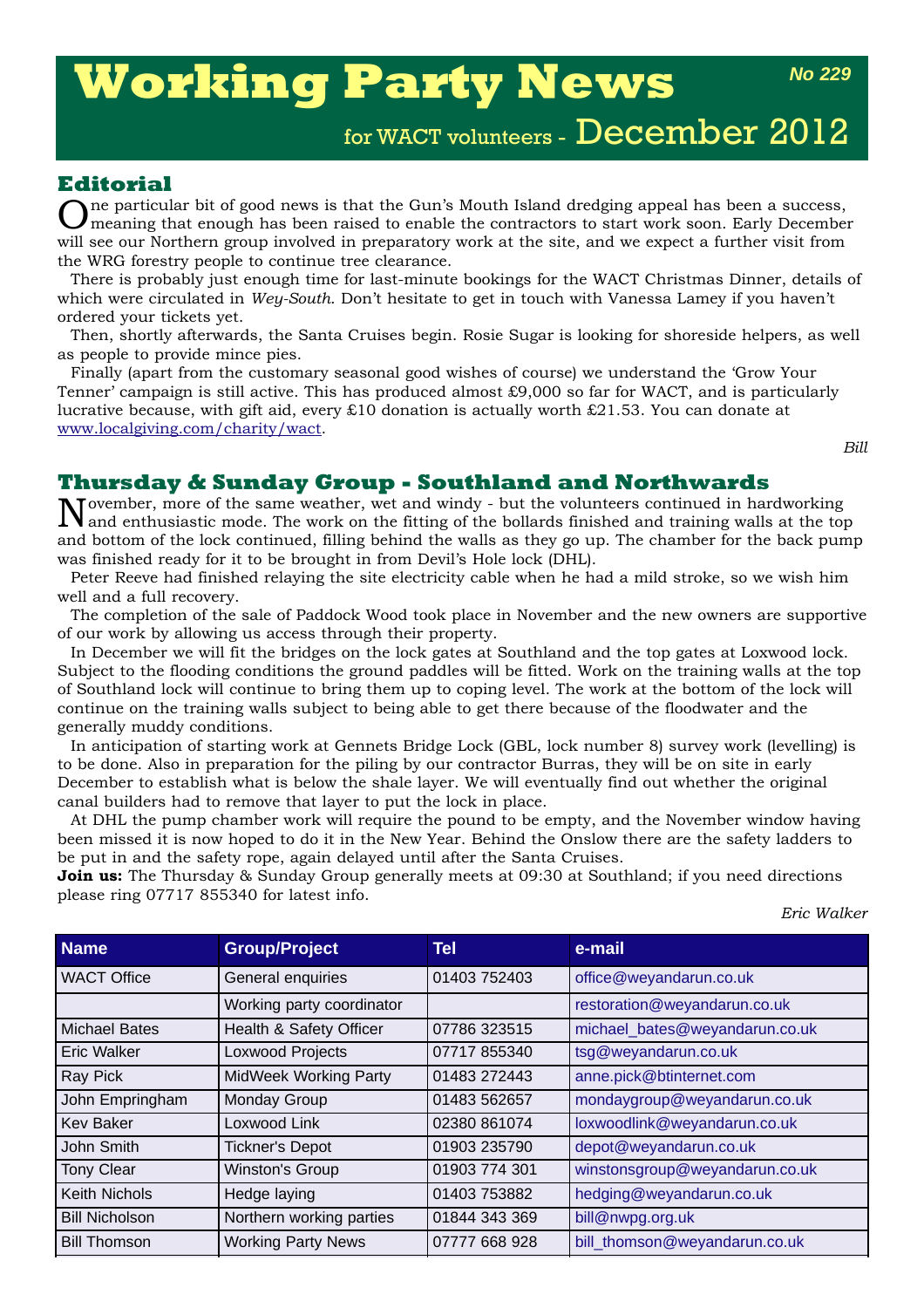**Material published in** *Working Party News* **represents the views of the contributors and should not, unless specifically indicated, be assumed to be the policy of the Trust**

#### **The Mrs Bucket Group - keeping up appearances on Mondays**

In fact we had an additional outing on 29 October when four members of the group with Keith Nichols<br>Land his team, started work on clearing the towpath and cutting the hedge from Harsfold bridge/ and his team, started work on clearing the towpath and cutting the hedge from Harsfold bridge/ causeway northwards towards Lordings flood lock.

The two scheduled meetings in November continued with this task and by the end of the second session having reached Lordings, the work was completed despite the flood waters nearly lapping at our feet on the other side of the hedge. The whole area looks a lot better and cared for now.

In addition we completed the clearance of the ditch at the far end of the overflow car park at Loxwood and moved the debris around the overflow grating at the Tickners causeway to the yard for burning. All good maintenance stuff!

We meet again on 3 December and 17 December in Sidney Wood.

The group sends all our canal colleagues best wishes for Christmas.

*Nick Wood*

#### **Hedgelaying Group**

Bah Humbug: which is "Greetings for the season" i.e. one very wet season rather than the usual "Four Seasons" (courtesy of Vivaldi).

The erstwhile group has, through November, done a bit of coppicing and a bit of laying at Baldwins Knob Lock. We were kick started after having had assistance finishing the trimming at Harsfold, by the Monday Group. Thanks all for that help. With only two more days, possibly, this year to go, we will probably still be at Baldwins in the New Year. Then on to Drungewick Slipway/Heavy Plant Crossing to finish off what we started a couple of years ago.

**Advertisement**: "Arks 2 U" (can be used on canals and inland seas) - my new company if the present weather conditions prevail.

Future Dates: **December** - Mon 10 **January** - Thurs 03, Fri 11, Mon 21, Tues 29 **February** - Wed 06, ?, Fri 22 Merry Christmas All

*Keith Nichols Tel: 01403 753882; Mob: 07817 798865*

#### **Tickner's Heath Depot**

Avery quiet month indeed. So quiet that I only felt the need to turn up for half the month. Richard  $\mathbf{\Lambda}$ (Powell) and Ken (Bacon) continued with the work to produce doors for the dredger. All that now remains is to make our way down to the canal and fit them - once, that is, we have established what type and size of hinges are required.

As it was found out last month that the light petrol mixers had proved a trifle difficult to start and so needed a service the team quickly put their collective skills together and, lo and behold, after seeing the determined look in Francis (Wellerd) and Mick (Jones) eyes the beasts started first time - job done. They then turned a jaundiced eye towards the 2in pumps, one of which had the temerity to need a repair. This was quickly accomplished and it burst into life first pull - yet another success. (I know self-praise is no praise).

| <b>Working Party Diary</b>                       |                                                         |                                                  |  |
|--------------------------------------------------|---------------------------------------------------------|--------------------------------------------------|--|
| Usually first & third Mondays of<br>the month    | 'Mrs Bucket' - Keeping Up<br>Appearances                | Details from John Empringham                     |  |
| Every Wednesday                                  | Mid-Week Working Party                                  | Check with Ray Pick for confirmation of<br>venue |  |
| Every Wednesday<br>Thursday & Sunday as required | Loxwood Link Maintenance                                | Check with Key Baker                             |  |
| Every Wednesday                                  | Maintenance sessions at Tickner's<br><b>Heath Depot</b> | Contact John Smith/Ken Bacon                     |  |
| Every Thursday                                   | Winston Harwood Group                                   | Contact Tony Clear for details                   |  |
| Thursday and Sunday                              | Eric Walker's Group (construction)                      | <b>Contact Eric Walker for details</b>           |  |
| 7 December                                       | <b>WACT Christmas Dinner</b>                            | See the current Wey-South                        |  |
| 14 January                                       | Workers' Lunch                                          | Contact Geoff Perks 01403 262855                 |  |